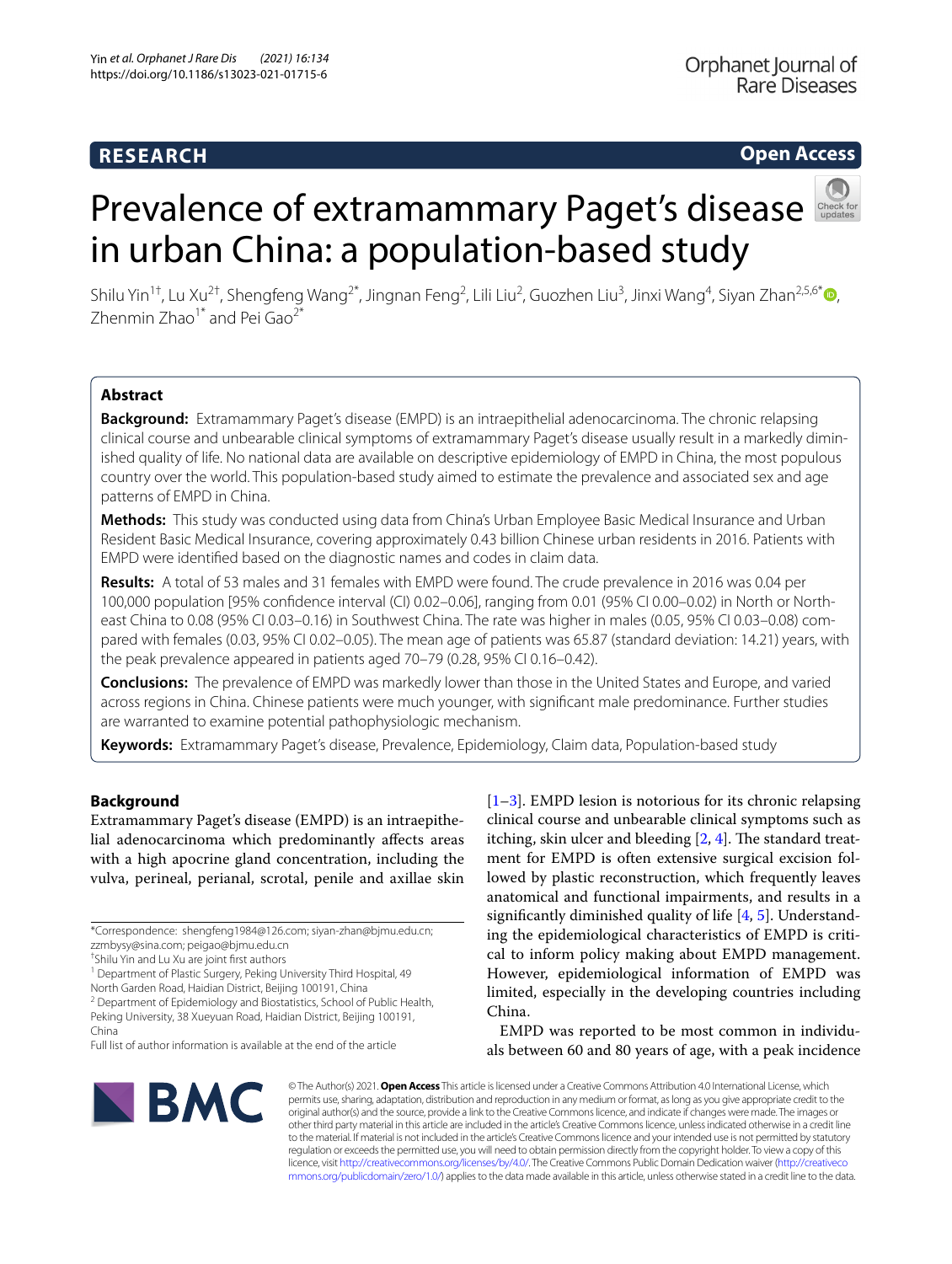at 65 years [[2](#page-6-2), [6–](#page-6-5)[8](#page-6-6)]. In western literatures, a female predominance was reported in aged Caucasians [[9](#page-6-7)[–13](#page-6-8)]. By contrast, a male predominance was found by both single- and multicenter studies in China, Japan, and Korea, with a male to female ratio between 2:1 and 5:1  $[14-17]$  $[14-17]$  $[14-17]$ . EMPD is rare, with the reported mean incidence rate no more than 0.11 patients per 100,000 person-years in Europe [[12](#page-6-11), [13,](#page-6-8) [18](#page-6-12)]. In multiracial country like the United States, the incidence of EMPD showed ethnic disparity, the incidence in black males was nearly four times lower and in Asians/Pacifc islander males four times higher than that in Caucasian males between 1973 and 2009 [[1\]](#page-6-0). No national epidemiological studies are available to estimate the prevalence and incidence of EMPD in Asian countries, including China.

This study was conducted to provide recent estimates of the prevalence of EMPD in mainland China and to investigate its patterns across sexes, age groups and geographical regions, using a nationally representative data in 2016.

#### **Materials and methods**

#### **Data sources**

The anonymous claim data we used were from Urban Employee Basic Medical Insurance (UEBMI) and Urban Residence Basic Medical Insurance (URBMI). As two main health insurance schemes in urban China, UEBMI is oriented to working or retired employees and URBMI is for urban residents unemployed. By 2016, UEBMI and URBMI have covered approximately 95% of the urban population in China. Every city updated the data in both databases on a monthly basis. The reimbursement records of the insured population will be recorded in the database, no matter the proportion they paid for the medical service. Alongside the fees and procedures claimed, diagnostic information (i.e., disease names and disease codes) and sociodemographic characteristics (i.e., ethnicity, sex, birth date, place of residence, etc.) are recorded as well.

#### **Study population**

This national population-based study used the UEBMI and URBMI data of 23 provinces between January 1st, 2016 and December 31st, 2016. Eight provinces including Beijing, Shanghai, Sichuan, Ningxia, Hebei, Tianjin, Fujian and Tibet were excluded due to absence or abnormality of key information such as diagnostic information, only containing a single insurance type or reporting policy exemptions. The study protocol was approved by the ethical review committee of the Peking University Health Science Center (IRB. No.: IRB00001052-18012), and the informed consent requirement was waived.

#### **Case identifcation**

The identification of patients with EMPD was based on the diagnostic information in the database, such as diagnostic text and International Classifcation of Diseases (ICD) code. Natural language processing was utilized to normalize the diagnostic information with a dictionary of potential EMPD defned by prestigious clinicians. Potential patients with EMPD were selected by ICD-10 (C51.902, C50.903, M85400/3, C63.252, M85420/3, M85420/6) and Chinese medical terms of diseases including EMPD, Paget's disease of perineum, Paget's disease of pubic caruncle, Paget's disease of scrotum, Paget's disease of penis, extramammary eczematoid carcinoma, extramammary eczematoid carcinoma of perineum, extramammary eczematoid carcinoma of pubic caruncle, extramammary eczematoid carcinoma of scrotum and extramammary eczematoid carcinoma of penis. Two prestigious clinicians read the diagnostic information of each potential patient with EMPD independently to identify actual target patients. Any disagreements between them would be judged by another senior clinician.

#### **Statistical analysis**

Through a two-stage approach  $[19]$  $[19]$ , the national prevalence of EMPD in 2016 was calculated. In the frst stage, the prevalence in each province was estimated. The denominator (*N*) was the number of insured people from each province in the database in 2016. The numerator (*M)* was the estimated number of patients with EMPD from each province, considering the existence of claim records with missing diagnostic information. The insured people from each province can be divided into three groups: those without claim records  $(N_1)$ , those with complete diagnostic information in their claim records  $(N_2)$ , and those with claim records but without diagnostic information  $(N_3)$ . The patients with EMPD  $(M_2)$  that we actually observed were from  $N<sub>2</sub>$ . However, a proportion of patients with EMPD  $(M_3)$  were in  $N_3$ . Since the missing diagnostic information in the database was mainly due to the administrative issues at prefecture-level cities, we assumed that the probability of having EMPD was not associated with the missing status of diagnostic information i.e. *M* was considered as  $(N_2 + N_3) M_2/N_2$ . In the second stage, we pooled the prevalence of each province using a random efects meta-analysis to calculate the national or regional prevalence, in which the Freeman– Tukey double arcsine transformation was used to stabilize the variance of province-level prevalence.

The prevalence of EMPD was estimated by sex, age, and geographical region (East, North, Northeast, Northwest, Southcentral, and Southwest) as well. To test the robustness of the main results, sensitivity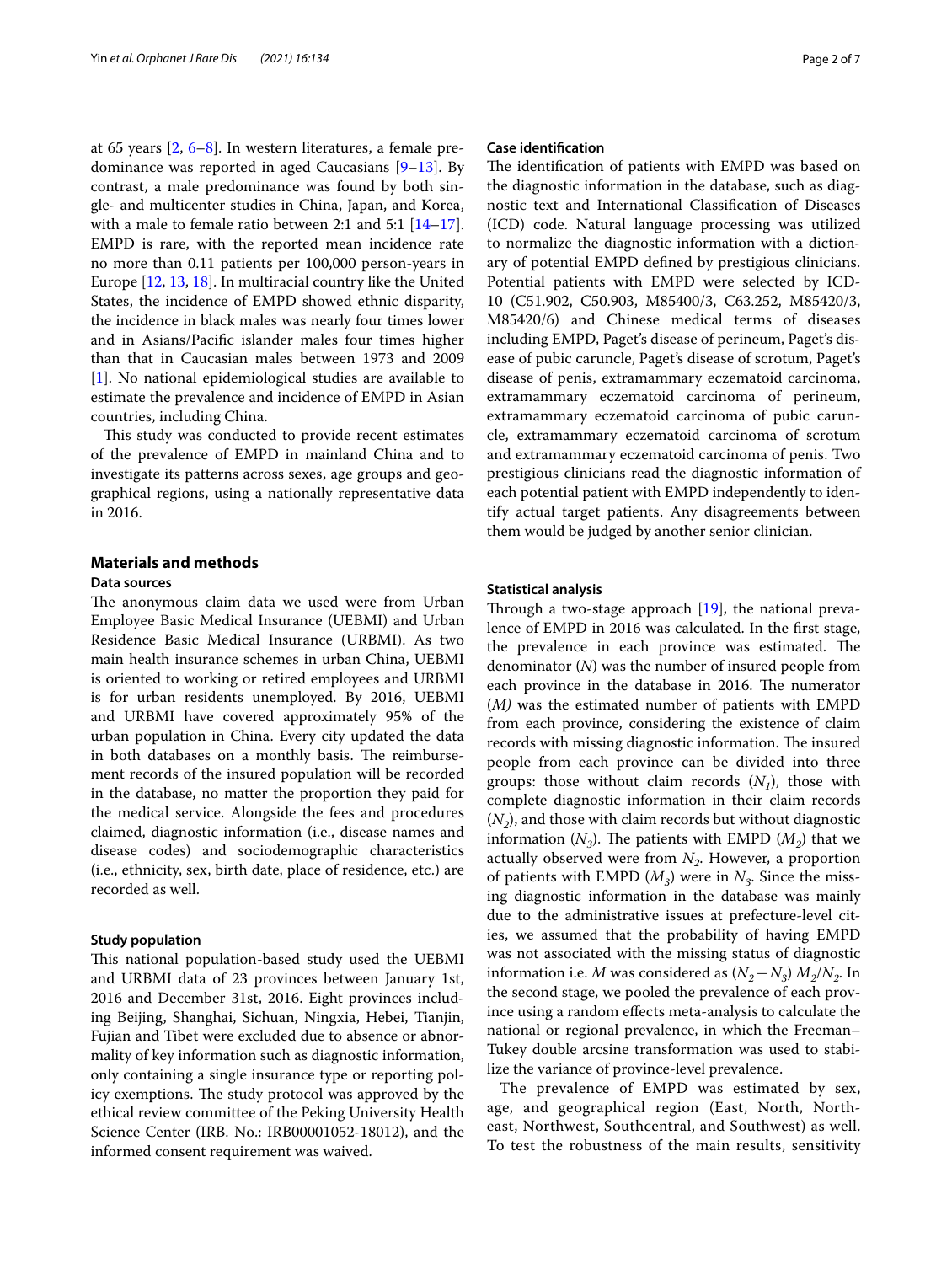analyses were conducted by setting a stricter algorithm (not considering the patients with diagnostic information containing eczematoid carcinoma) to identify actual patients with EMPD, by only considering the observed patients with EMPD to estimate the lower bound of the prevalence, and by excluding the top 10% of provinces with missing diagnostic information. Based on the 2010 Chinese national census data, the Revised European Standard Population (RESP) 2013, the 2010 US population and the 2011 Australian population, age-adjusted rates of EMPD prevalence were provided. Prevalence with 95% confidence interval (CI) was estimated by Poisson distribution. Student's *t* test was used for continuous variables and the chi-squared test was used for categorical variables. All statistical analyses were done by Stata version 15.0, and a twosided *P* value < 0.05 was used to indicate statistically significant differences in basic characteristics between male and female patients with EMPD.

#### **Results**

Approximately 0.43 billion individuals were included in this study (Table  $1$ ). There were 84 patients with EMPD in the database in total (Table  $1$ ). The mean age of the observed patients with EMPD was 65.87 [standard deviation (SD):  $14.21$ ] years. There were no statistically signifcant diferences in mean age and area distribution between male and female patients with EMPD (Tables [1](#page-2-0), [2\)](#page-2-1).

#### **Prevalence**

The 2016 prevalence of EMPD in urban China in 2016 was 0.04 per 100,000 population (95% CI 0.02–0.06). Male prevalence (0.05, 95% CI 0.03–0.08) was higher than the female prevalence (0.03, 95% CI 0.02–0.05) (Fig. [1](#page-3-0)). In terms of the age trend of EMPD prevalence, the prevalence reached a peak at 70–79 years old (0.28, 95% CI 0.[1](#page-3-0)6–0.42) (Fig. 1). The EMPD prevalence in different regions varied, with the rates in Northwest China (0.07, 95% CI 0.02–0.16), Southcentral China (0.06, 95%

<span id="page-2-0"></span>

| Characteristic      |           | Study population (million) |               |               | Patients with EMPD |               |               |           |
|---------------------|-----------|----------------------------|---------------|---------------|--------------------|---------------|---------------|-----------|
|                     |           | Total                      | Male          | Female        | Total              | Male          | Female        | $P$ value |
| Total number        |           | 425.83                     | 221.86        | 203.97        | 84                 | 53            | 31            |           |
| Age (years)         | Mean (SD) | 37.68 (20.00)              | 37.21 (14.31) | 38.20 (13.96) | 65.87 (14.21)      | 67.98 (12.64) | 62.26 (16.13) | .08       |
| Age groups, No. (%) | $0 - 17$  | 68.3 (16.04)               | 36.8 (16.59)  | 31.5 (15.44)  | 0(0)               | 0(0)          | 0(0)          | .04       |
|                     | $18 - 39$ | 167.2 (39.26)              | 87.7 (39.53)  | 79.48 (38.97) | 4(4.76)            | 1(1.89)       | 3(9.68)       |           |
|                     | $40 - 59$ | 123.1 (28.91)              | 63.79 (28.75) | 59.31 (29.08) | 18 (21.43)         | 12 (22.64)    | 6(19.35)      |           |
|                     | $60 - 69$ | 37.89 (8.9)                | 19.42 (8.75)  | 18.47 (9.05)  | 26 (30.95)         | 12 (22.64)    | 14(45.16)     |           |
|                     | $70 - 79$ | 19(4.46)                   | 9.51(4.29)    | 9.48(4.65)    | 23 (27.38)         | 19 (35.85)    | 4 (12.90)     |           |
|                     | $\geq 80$ | 10.35(2.43)                | 4.63(2.09)    | 5.72(2.8)     | 13 (15.48)         | 9(16.98)      | 4(12.90)      |           |

*EMPD* extramammary Paget's disease, *SD* standard deviation

<span id="page-2-1"></span>**Table 2** Area distribution of the study population and patients with EMPD from urban China in 2016

| Study population (million) |               |               | Patients with FMPD |            |            |           |
|----------------------------|---------------|---------------|--------------------|------------|------------|-----------|
| Total                      | Male          | Female        | Total              | Male       | Female     | $P$ value |
|                            |               |               |                    |            |            |           |
| 171.30 (40.24)             | 88.68 (39.97) | 82.67 (40.53) | 29 (34.52)         | 17 (32.08) | 12 (38.71) | .38       |
| 18.92 (4.44)               | 9.63(4.34)    | 9.28(4.55)    | 0(0)               | 0(0)       | 0(0)       |           |
| 42.87 (10.07)              | 21.51 (9.69)  | 21.36 (10.47) | 1(1.19)            | 0(0)       | 1(3.23)    |           |
| 21.60 (5.07)               | 11.25(5.07)   | 10.35(5.07)   | 8(9.52)            | 6(11.32)   | 2(6.45)    |           |
| 123.60 (29.02)             | 66.18 (29.83) | 57.41 (28.15) | 31 (36.90)         | 22(41.51)  | 9(29.03)   |           |
| 47.50 (11.15)              | 24.61 (11.09) | 22.89 (11.22) | 15 (17.86)         | 8 (15.09)  | 7(22.58)   |           |
|                            |               |               |                    |            |            |           |

*EMPD* extramammary Paget's disease

a East area contains Jiangsu, Zhejiang, Anhui, Jiangxi, and Shandong (five provinces). North area contains Shanxi, Inner Mongolia (two provinces). Northeast contains Liaoning, Jilin, Heilongjiang (three provinces). Northwest contains Shaanxi, Qinghai, Gansu, and Xinjiang (four provinces). Southcentral contains Henan, Hubei, Hunan, Guangdong, Guangxi and Hainan (six provinces). Southwest contains Chongqing, Guizhou and Yunnan (three provinces)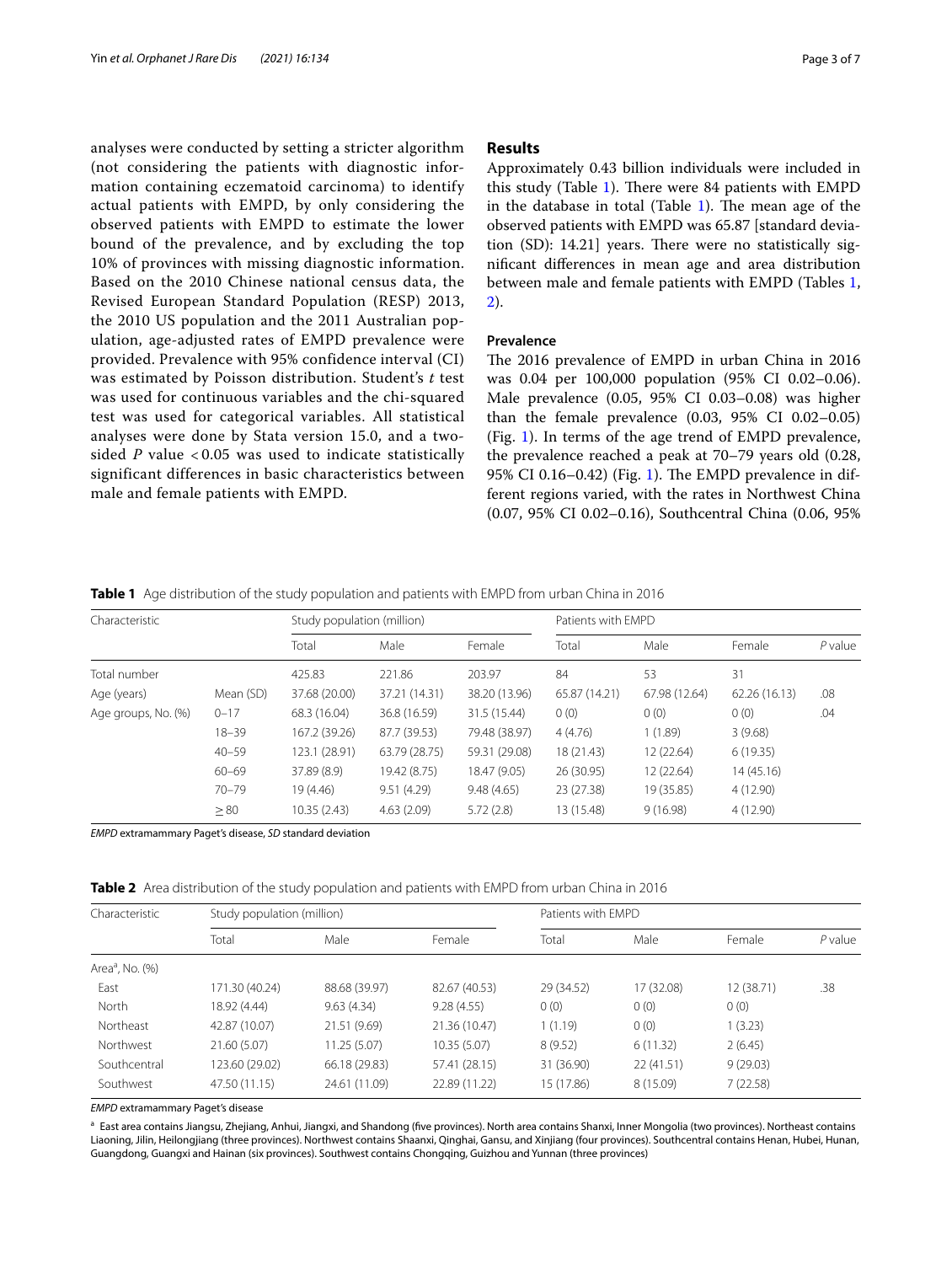

<span id="page-3-0"></span>CI 0.02–0.11) and Southwest China (0.08, 95% CI 0.03– 0.16) were higher than other regions (Tables [3,](#page-4-0) [4](#page-4-1)).

#### **Adjusted prevalence**

The age-adjusted national prevalence based on 2010 Chinese census data was 0.04 per 100,000 population (95% CI 0.04-0.05). The standardized prevalence rates by the US, European and Australian populations were 0.05 (95% CI 0.05–0.06), 0.07 (95% CI 0.06–0.08) and 0.06 (95% CI 0.05–0.06), respectively.

#### **Sensitivity analysis**

The lower bound of the national prevalence was calculated as 0.03 per 100,000 population (95% CI 0.02–0.04)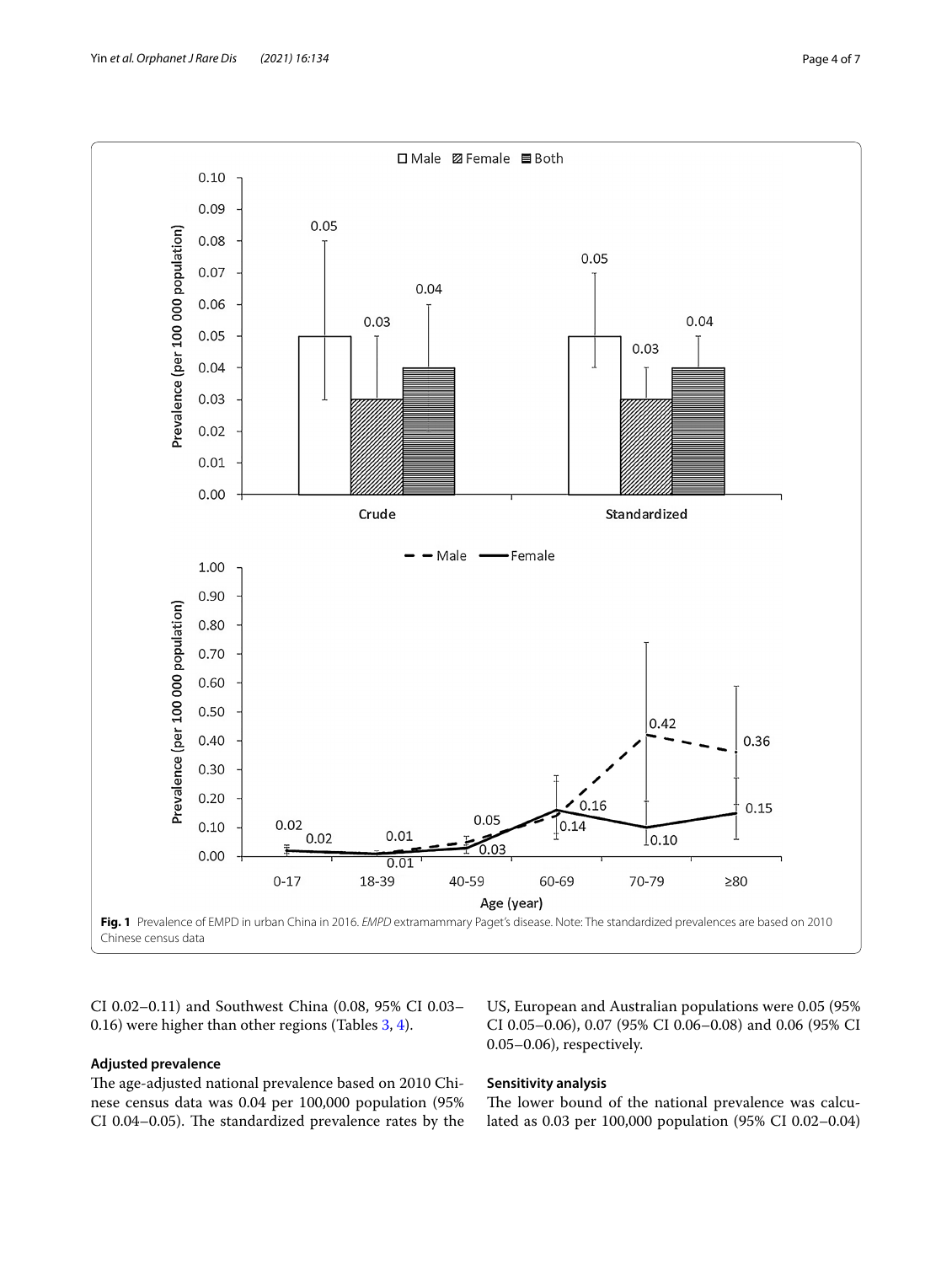<span id="page-4-0"></span>**Table 3** Unadjusted prevalence of EMPD in urban China in 2016 (unit: /100,000 population)

|              | Prevalence (95% CI) |
|--------------|---------------------|
| Total        | $0.04(0.02 - 0.06)$ |
| Sex          |                     |
| Male         | $0.05(0.03 - 0.08)$ |
| Female       | $0.03(0.02 - 0.05)$ |
| Age group    |                     |
| $0 - 17$     | $0.02(0.01 - 0.03)$ |
| $18 - 39$    | $0.01(0.00 - 0.01)$ |
| $40 - 59$    | $0.04(0.02 - 0.05)$ |
| $60 - 69$    | $0.15(0.09 - 0.23)$ |
| $70 - 79$    | $0.28(0.16 - 0.42)$ |
| > 80         | $0.22(0.13 - 0.33)$ |
| Area         |                     |
| Fast         | $0.04(0.02 - 0.08)$ |
| North        | $0.01(0.00 - 0.02)$ |
| Northeast    | $0.01(0.00 - 0.02)$ |
| Northwest    | $0.07(0.02 - 0.16)$ |
| Southcentral | $0.06(0.02 - 0.11)$ |
| Southwest    | $0.08(0.03 - 0.16)$ |

*EMPD* extramammary Paget's disease, *CI* confdence interval

<span id="page-4-1"></span>**Table 4** Unadjusted prevalence of EMPD in urban China in 2016, by sex (unit: /100,000 population)

|              | Male (95% CI)       | Female (95% CI)     |
|--------------|---------------------|---------------------|
| Age group    |                     |                     |
| $0 - 17$     | $0.02(0.00 - 0.03)$ | $0.02(0.01 - 0.04)$ |
| $18 - 39$    | $0.01(0.00 - 0.01)$ | $0.01(0.00 - 0.02)$ |
| $40 - 59$    | $0.05(0.03 - 0.07)$ | $0.03(0.01 - 0.04)$ |
| $60 - 69$    | $0.14(0.06 - 0.26)$ | $0.16(0.08 - 0.28)$ |
| $70 - 79$    | $0.42(0.19 - 0.74)$ | $0.10(0.04 - 0.19)$ |
| > 80         | $0.36(0.18 - 0.59)$ | $0.15(0.06 - 0.27)$ |
| Area         |                     |                     |
| Fast         | $0.05(0.02 - 0.09)$ | $0.04(0.01 - 0.10)$ |
| North        | $0.01(0.00 - 0.03)$ | $0.01(0.00 - 0.04)$ |
| Northeast    | $0.00(0.00 - 0.02)$ | $0.01(0.00 - 0.03)$ |
| Northwest    | $0.09(0.02 - 0.20)$ | $0.07(0.00 - 0.22)$ |
| Southcentral | $0.09(0.01 - 0.22)$ | $0.03(0.01 - 0.05)$ |
| Southwest    | $0.08(0.02 - 0.18)$ | $0.08(0.00 - 0.28)$ |
|              |                     |                     |

*EMPD* extramammary Paget's disease, *CI* confdence interval

by only considering the observed patients. The prevalence rates calculated by setting a stricter algorithm to identify patients with EMPD or excluding the top 10% of provinces with missing diagnostic information (i.e., Shandong and Xinjiang) were 0.04 (95% CI 0.02–0.06) and 0.05 (95% CI 0.03–0.07), respectively.

#### **Discussion**

In this national study, we elucidated three primary fndings. First, the crude prevalence of EMPD in mainland China was approximately 0.04 per 100,000 population in 2016. The age-adjusted prevalences of EMPD based on the 2010 Chinese national census data, the RESP 2013, the 2010 US population and the 2011 Australian population were all similar to the unadjusted prevalence in this study. This may be due to the fact that as a rare disease, even if the absolute fgure of prevalence doubles, the variation in the prevalence was little and hard to be observed. In terms of China, the similar prevalence before and after adjustment based on the 2010 Chinese national census is due to the fact that the age structure of our study population is similar to that of the 2010 Chinese national census. So far, no other studies have ever reported the prevalence of EMPD. The incidence of EMPD ranged from 0.054 patients per 100,000 person-years to 0.11 patients per 100,000 person-years in Europe based on analysis of registry database [\[12](#page-6-11), [13](#page-6-8), [18](#page-6-12)]. In the United States, the incidence was 0.07 per 100,000 person-years in Caucasian males  $[1]$  $[1]$ . The prognosis of EMPD in those areas was relatively good, with reported fve-year survival rates ranging from 50 to 98%. Since prevalence approximately equals the product of incidence and disease duration for cancers [[20,](#page-6-14) [21](#page-6-15)], with the disease duration of EMPD ranging from 11 to 30 years [\[11](#page-6-16)], the prevalence in European countries or the United States should range from 0.6 per 100,000 population to 3.3 per 100,000 population, which was higher than the prevalence in China [[11,](#page-6-16) [13](#page-6-8), [22,](#page-6-17) [23\]](#page-6-18). Within Asian area, our result was approximated to the range of rates in Taiwan of China  $[24]$  $[24]$ . Therefore, we could not exclude the possibility that ethnic disparity might contribute to this discrepancy, considering the fact that skin cancers are more prevalent in whites than in Asians [[25\]](#page-6-20).

In our study, the prevalence of EMPD varied greatly by the geographic areas of mainland China. The Northwest China, Southcentral China and Southwest China presented signifcantly higher prevalence of EMPD than the rest of the areas. Based on current data, it is difficult for us to determine the exact explanation for this fnding. However, this fnding, to some extent, excluded the infuences of socioeconomic level and medical level on the prevalence of EMPD, as the Northwest China and Southwest China are relatively underdeveloped areas in mainland China. In Europe, a clear diference in the incidence of EMPD among geographic areas were also reported, but the cause remained unclear [\[13](#page-6-8)]. In addition, no other studies accessing regional diference of EMPD were available to confrm our fndings, further studies are needed to explain this regional discrepancy.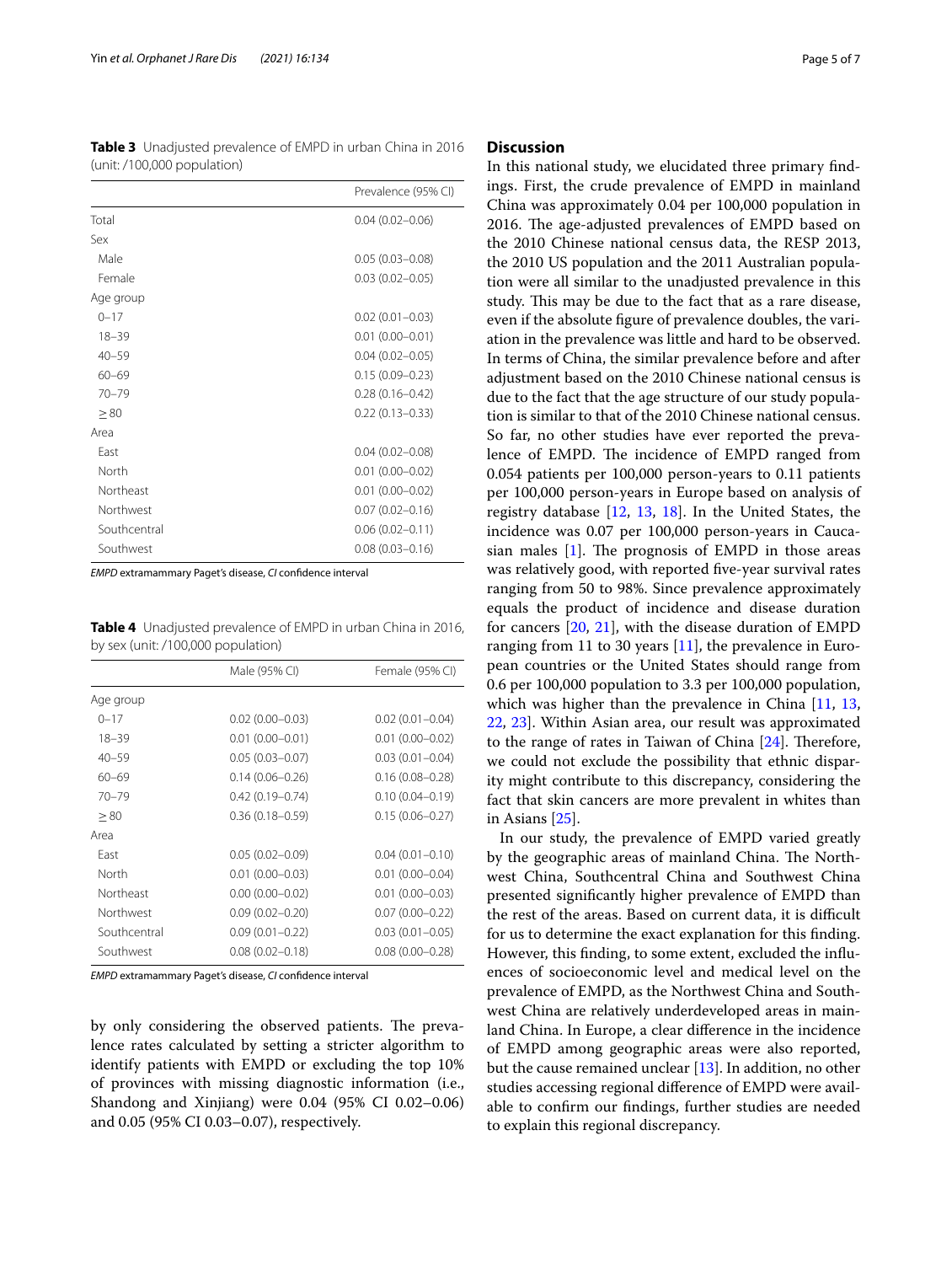Secondly, patients with EMPD showed a male predominance in mainland China, with a male-to-female ratio of 1.7:1 in our study. This was consistent with multicenter studies in Asian population, the reported male-to-female ratios were approximately 3.5:1 in Taiwan of China [[24](#page-6-19)], 3.9:1 in South Korea [[26](#page-6-21)] and 2:1 in Japan [\[17](#page-6-10)]. By contrast, a signifcant female predominance was reported in studies from Western countries based on registry database, the male-to-female ratios ranged from 1:1.6 to 1:3.6  $[9-13]$  $[9-13]$  $[9-13]$ . Consistent with these gender discrepancies, Asian studies commonly identify the scrotum and penis as the most frequent sites of involvement [[26–](#page-6-21)[29\]](#page-6-22), rather than vulva, which is the most common site in Western populations  $[10,$  $[10,$ [13\]](#page-6-8). The reasons for this discrepancy remained unclear, there were two possible explanations. First, ethnic disparity might play a role, considering that Asian males were more susceptible to EMPD than Caucasian males in multiracial country  $[1]$  $[1]$ . Moreover, conservative attitudes among elderly Asian females that might discourage them from seeking medical treatment for lesions in the genital area was also considered an explanation in a previous study [[24](#page-6-19)].

Thirdly, EMPD were more prevalent in aged patients older than 60, with a peak prevalence at 70–79 years of age in mainland China. This was consistent with previous literatures—that is, EMPD were commonly occurred in older individuals aged  $60-80$  years  $[8, 12, 14, 30]$  $[8, 12, 14, 30]$  $[8, 12, 14, 30]$  $[8, 12, 14, 30]$  $[8, 12, 14, 30]$  $[8, 12, 14, 30]$  $[8, 12, 14, 30]$ . The reason for the aging of EMPD patients was unclear, a more pro-oncogenic microenvironment in aged skin might be a possible explanation [\[31](#page-6-25), [32](#page-6-26)]. In addition, we found that patients with EMPD in this study were much younger than those in the United States, Europe, Japan, South Korea and Taiwan of China [\[9](#page-6-7)[–13,](#page-6-8) [17,](#page-6-10) [24](#page-6-19), [26](#page-6-21)]. These areas listed above had a relatively longer life expectancy than that in mainland China, which suggested that the age for EMPD patients might be closely related to the mean life expectancy in corresponding areas [\[33](#page-6-27)]. However, the infuence of ethnic diferences should also be noted, as patients with EMPD in other Asian areas including Japan, South Korea, Thailand and Taiwan of China were consistently younger than those in Western populations [[17](#page-6-10), [24,](#page-6-19) [26](#page-6-21), [30\]](#page-6-24). Further studies are needed to clarify this point in depth.

The large, national representative sample of Chinese urban population in this study not only ensured the overall estimation of the prevalence of a rare disease like EMPD but also allowed us to explore age and gender patterns of the prevalence as well as regional diferences in China. This study has several limitations. First, the basic medical insurance database lacked some detailed information, such as tumor stage and laboratory results. It limited the possibility to stratify the diagnosis in greater

detail. Second, rural inhabitants and certain urban populations, such as military soldiers are not included in the UEBMI and URBMI system because they have diferent types of medical insurance. The exclusion of these groups could have afected the estimates.

#### **Conclusions**

This research is the first population-based study to investigate the prevalence of patients with EMPD in mainland China based on the basic medical insurance database. The prevalence of EMPD was lower in mainland China than those in Europe and the United States. Patients with EMPD in China were younger than those in developed countries, with a significant male predominance. These fndings add to our understanding of the epidemiologic characteristics of EMPD in China. At the same time, as China is a country with a population of 1.3 billion, these fndings can also provide important implications for further epidemiological studies of EMPD worldwide.

#### **Abbreviations**

EMPD: Extramammary Paget's disease; UEBMI: Urban employee basic medical insurance; URBMI: Urban residence basic medical insurance; ICD: International classifcation of diseases; RESP: Revised European standard population; SD: Standard deviation; CI: Confdence interval.

#### **Acknowledgements**

Not applicable.

#### **Authors' contributions**

SY contributed to study design, data collection, data analysis, data interpretation, and manuscript writing. LX contributed to study conception, study design, data analysis, data interpretation, and manuscript writing. SW contributed to study conception, study design, administrative support, data analysis, data interpretation, and manuscript writing. JF contributed to data collection. LL contributed to data collection. GL contributed to data collection. JW contributed to provision of study materials, and data collection. SZ contributed to study conception, study design, administrative support, data analysis, and data interpretation. ZZ contributed to study conception, data analysis, and data interpretation. PG contributed to study design, data analysis, and data interpretation. All authors read and approved the fnal manuscript.

#### **Funding**

This study was funded by the National Natural Science Foundation (Grant Numbers 91646107, 81973146 and 81871588). The funders had no role in study design, data collection, analysis and interpretation of data, manuscript preparation, or publication decisions.

#### **Availability of data and materials**

The datasets generated and/or analysed during the current study are not publicly available due to privacy, but are available from the corresponding author on reasonable request.

#### **Ethics approval and consent to participate**

The study protocol was approved by the ethical review committee of the Peking University Health Science Center (IRB. No.: IRB00001052-18012), and the informed consent requirement was waived.

#### **Consent for publication.**

Not applicable.

#### **Competing interests**

The authors declare that they have no competing interests.